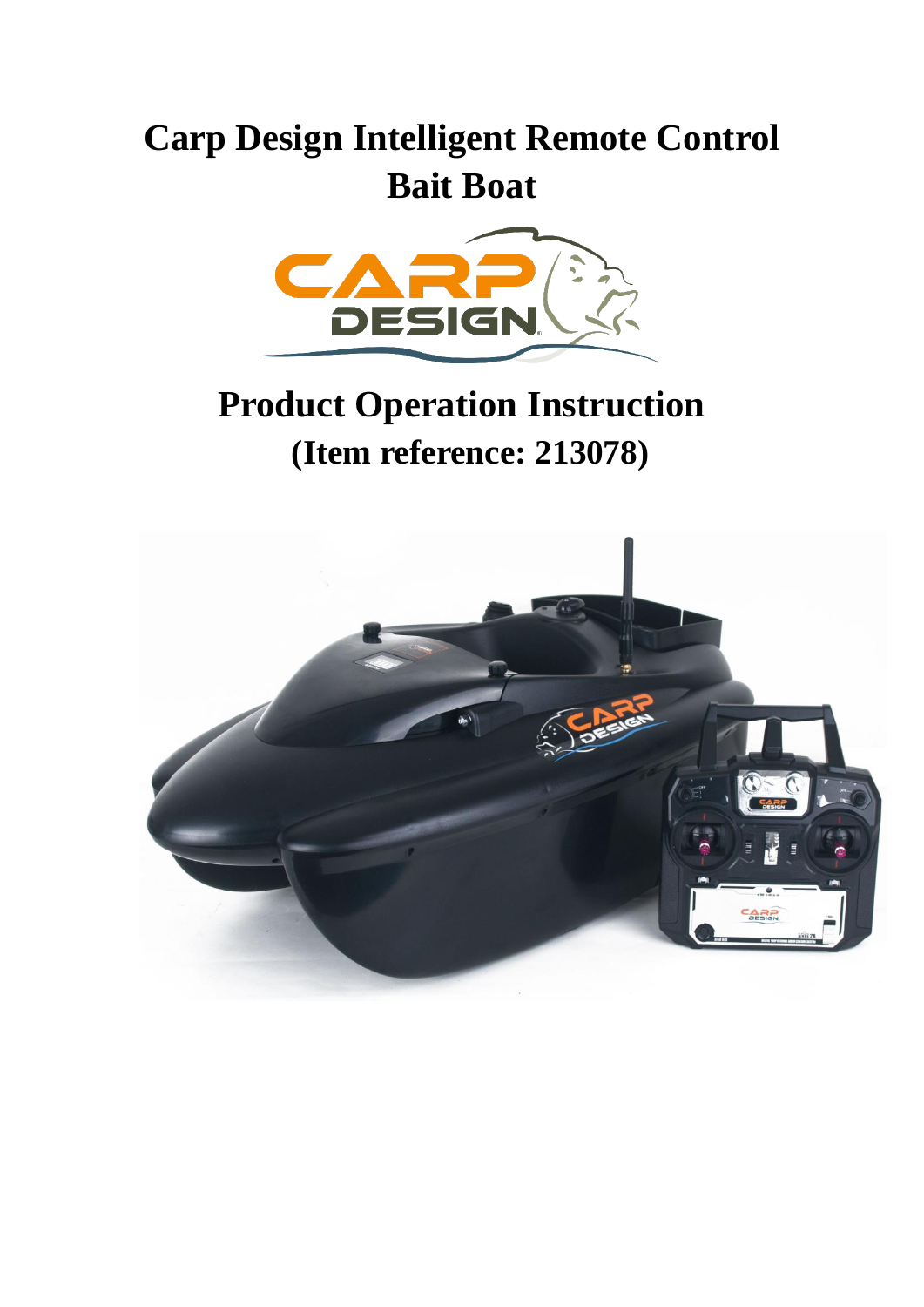#### **I. Precautions for use**1

- 1. **Every time before using, you shall check functions of the boat. make sure to clean it after each use. After using, open the battery cover to check if the battery compartment has any water in it, ventilate the boat in a dry place, and keep the inside of the boat dry.**
- 2. **In use, before the boat is placed into the water for operation, make sure that the boat power and remote control power has been turned on. In addition, the spare battery of the remote controller shall be equipped with at any time to prevent the boat from failing to return in case of no power of the remote controller.**
- 3. **When Four-cell power alarm indicator of the boat is turned off, please stop operation and charge the boat battery or change the battery.**
- **4. The power indicator of the remote controller will gradually change from green to red during use. When the power of the remote controller is low, the power indicator will start to flicker and give out "Didi" sound. Please replace the batteries of the remote controller .**
- **5. After a new boat is received, if the power is low, please charge the batteries firstly, then use the boat. Each time after the boat batteries are used, they shall be charged fully for storage. If they**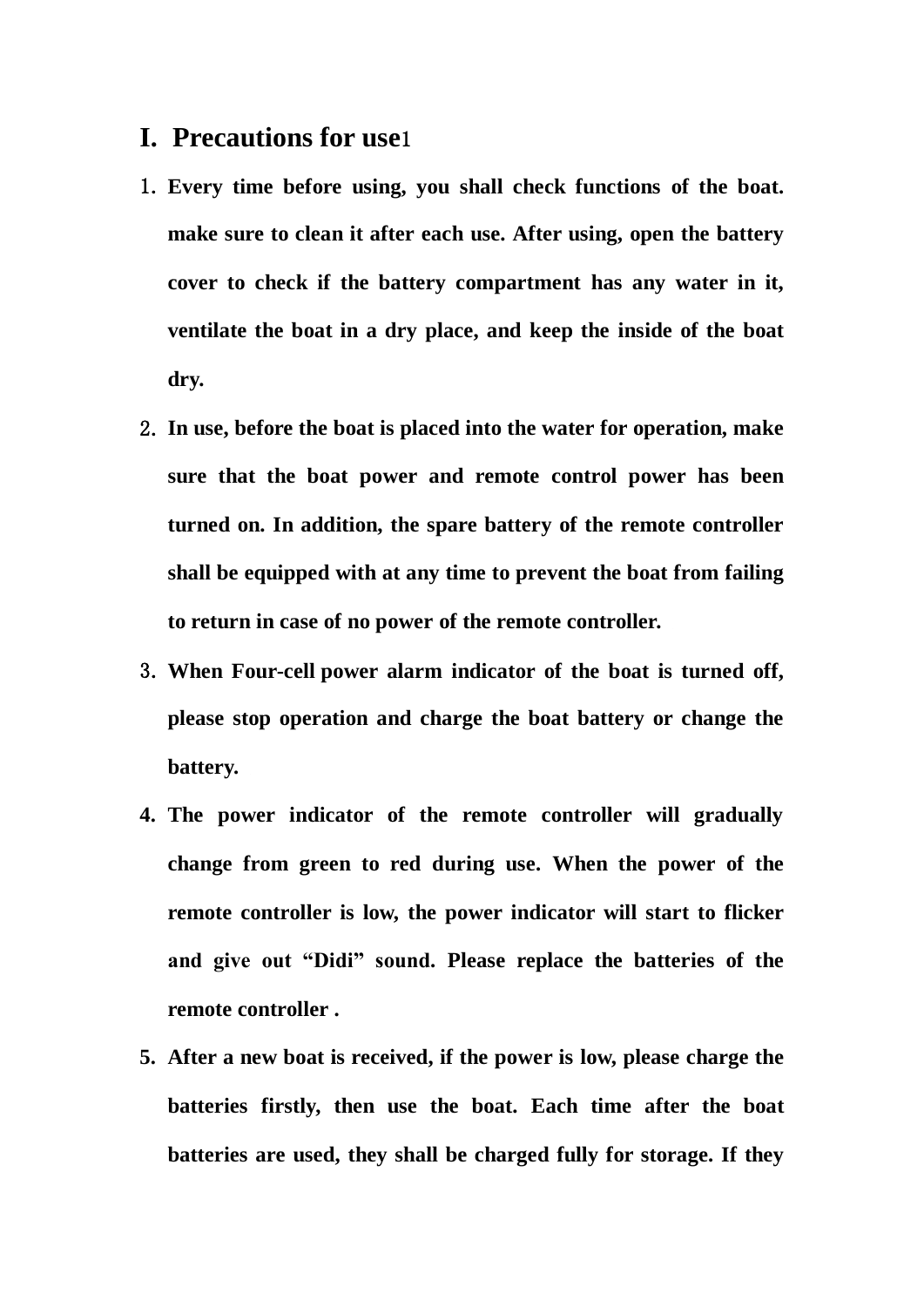**are not used for a long time, the batteries shall be taken out and be placed in a dry and ventilated place. And the batteries shall be charged again every 2-3 months.**

- **6. Do not use this boat in the water areas with plentiful waterweeds. If the boat propeller is wound by the fish wires, please stop using the boat immediately. After the fish wires are removed, the boat can be used again. When the fish wires are dragged, do not move back for a long time to prevent fish wires from winding in the propeller.**
- **7. When the boat is in the course of posting and transportation, place the lithium batteries in the designed foam packing slot and fix them. Do not directly place the batteries into the boat for transportation.**
- **8. Do not use this bait boat in bad weather, such as lightning, storms and strong wind and big waves.**
- **9. Pls keep the remote controller in dry, and keep away from the rain and water.**
- **10.The valid distance of the remote controller signals is 400m. Please operate the boat within the range of visibility during operation.**
- **11.Pls contact the customer service for water seal replacement annually.**
- **12.This product has been granted with the state utility model and**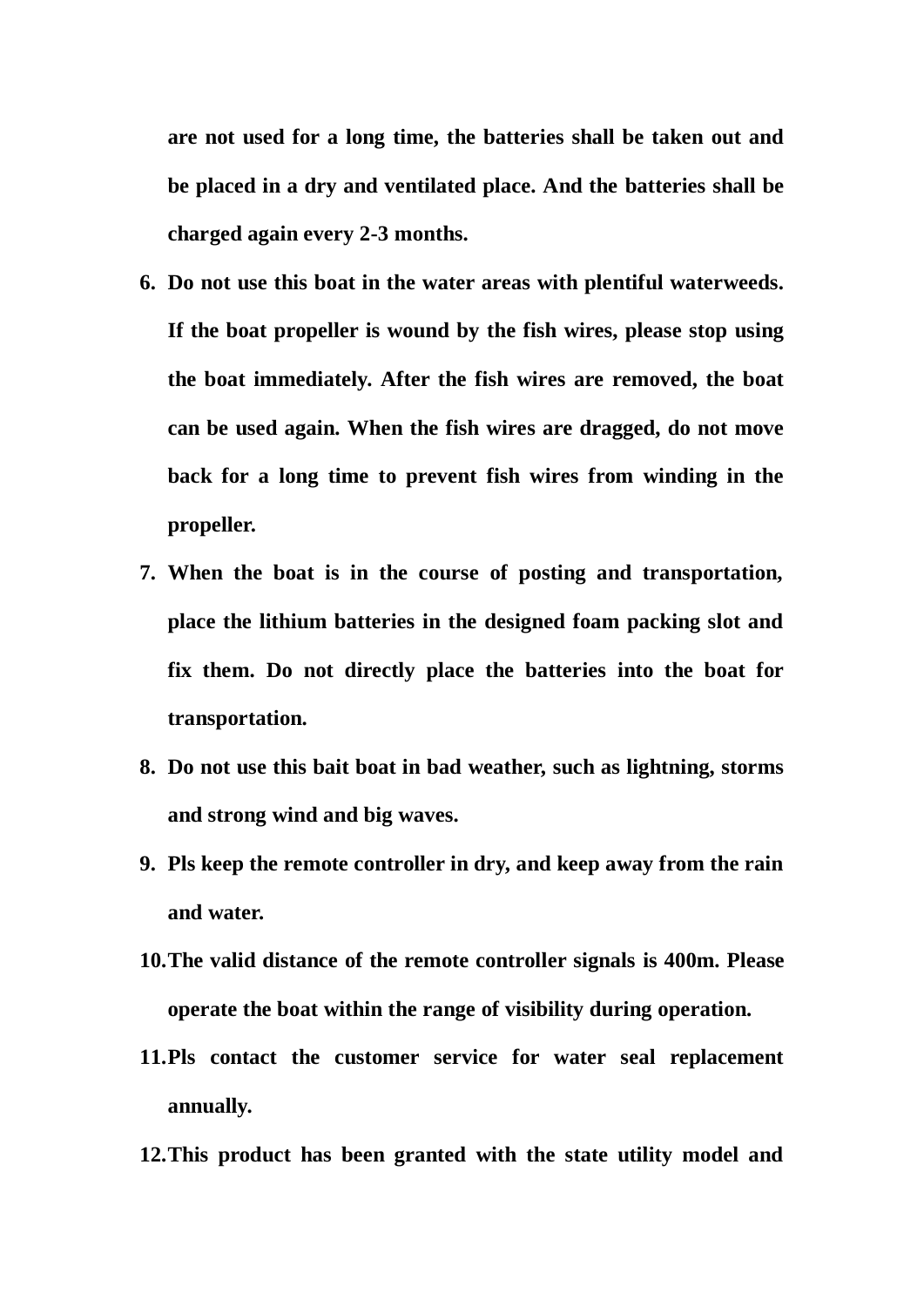**appearance patent, and its brand trademark has been registered. Do not infringe our trademark. Once any infringement is discovered, we will investigate related legal responsibilities.** 

## **Operation guidance**

### **1. Boat installation and operation instruction**